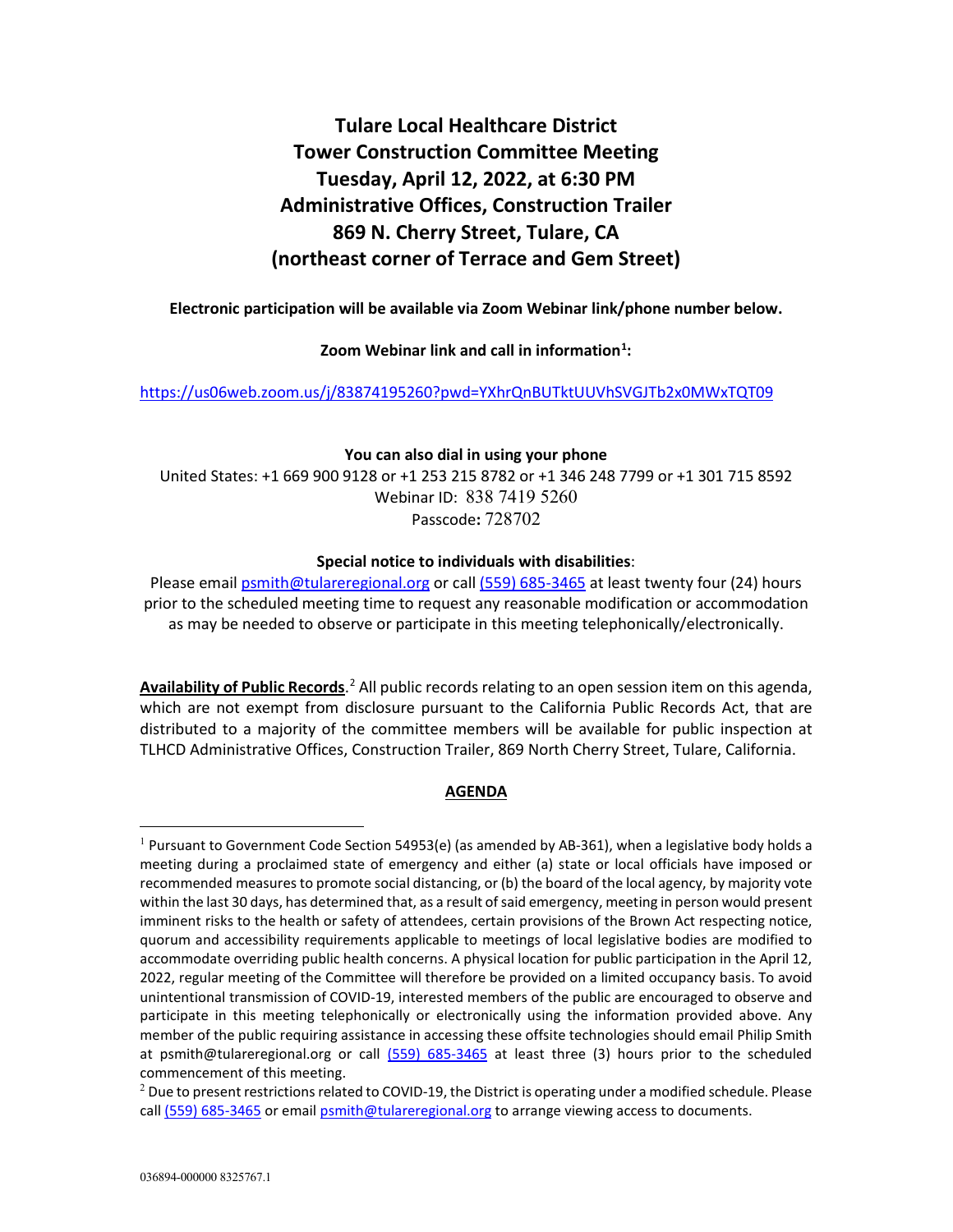## **Tower Construction Committee Members:**

John Atilano Committee Chair Linda Crase Committee Vice-Chair Margaret Fidler Ross Gentry Kevin Northcraft Mike Shaffer

## 1. **Call to Order**

- a. Roll Call
- b. Pledge of Allegiance
- c. Welcome/Introductions
- 2. **Public Comment:** The public may comment on any item of public interest within the jurisdiction of the Tulare Local Healthcare District Tower Construction Committee. In the interest of time and equal opportunity, speakers are requested to observe a 3-minute maximum time limit (subject to change at the Chair's direction). In accordance with the Brown Act, if a member of the public addresses an item not on the posted agenda, no response, or action on the item may occur during the meeting.

## 3. **Announcements – Committee Members**

## 4. **Consent Agenda**

- a. 2/08/2022 Tower Construction Committee Meeting Minutes
- b. Continuation of Remote Attendance Accommodations (by Zoom) in Accordance with AB 361

#### 5. **Updates from Committee Liaisons**

- a. Tulare Hospital Foundation Linda Crase, John Atilano
- b. Adventist Health Central Valley Network and Adventist Health Tulare Mike Shaffer, Kevin Northcraft

# 6. **Tower Map & Video**

a. Video and Original Concept Map

# 7. **Chief Executive Officer Update – Phil Smith**

- a. Project Manager Introduction
- b. Tower Construction Committee Vacancy
- c. Discussion: Potential Revisions to TCC Charter
- 8. **Discussion with regard to Committee Role, Meeting Frequency, and Members' thoughts on potential future bond proposal – John Atilano**
- 9. **Miscellaneous Projects Prior to Resuming Major Construction – Nancy Overstreet and Roy Magdaleno**
	- a. Update on Projects in Progress
	- b. Update on Potential Projects